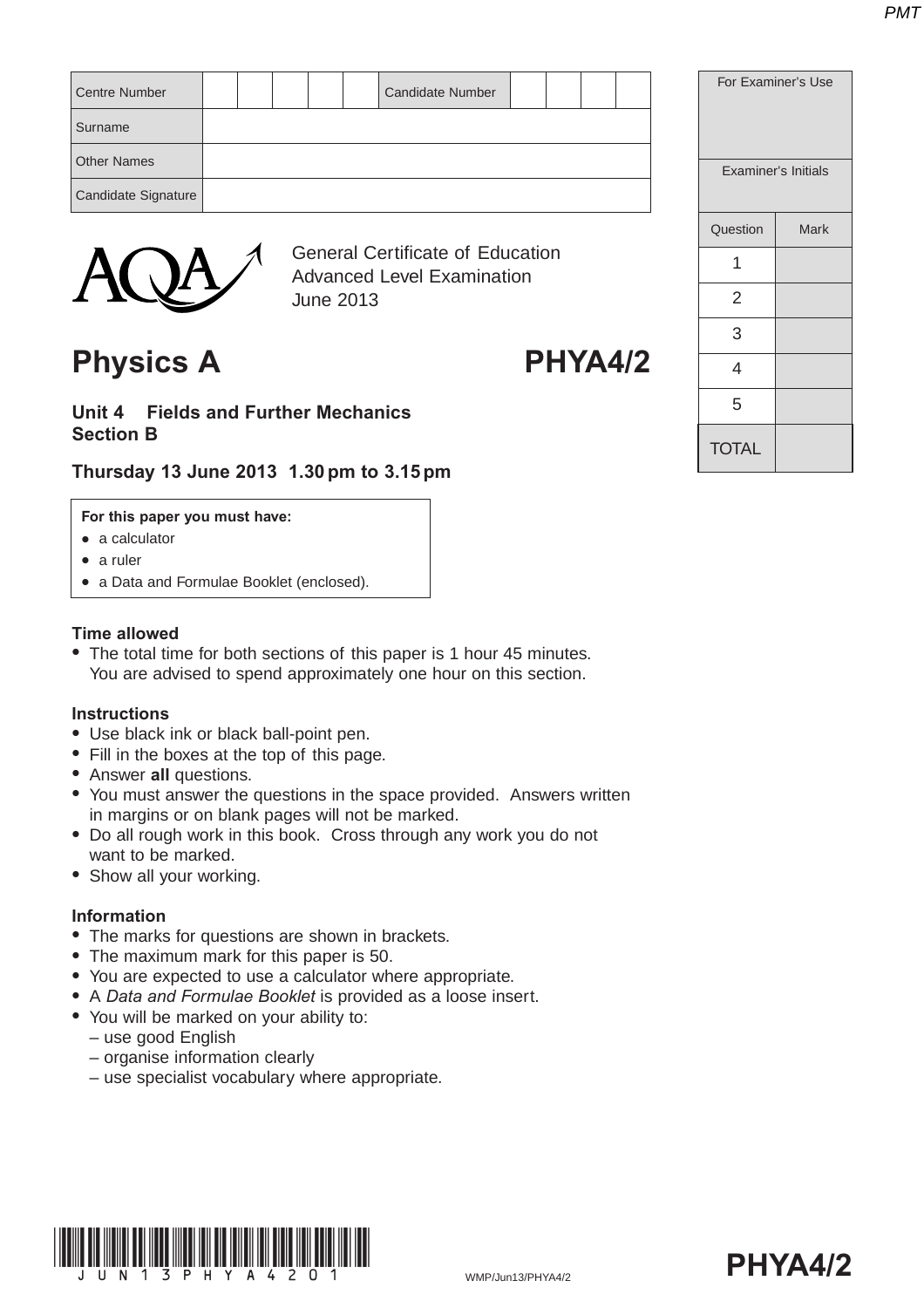*Do not write outside the box*

|           | Answer all questions in the spaces provided.<br>You are advised to spend approximately one hour on this section.                                        |
|-----------|---------------------------------------------------------------------------------------------------------------------------------------------------------|
| 1(a)      | A simple pendulum is given a small displacement from its equilibrium position and<br>performs simple harmonic motion.                                   |
|           | State what is meant by simple harmonic motion.                                                                                                          |
|           |                                                                                                                                                         |
|           |                                                                                                                                                         |
|           |                                                                                                                                                         |
|           | $(2 \text{ marks})$                                                                                                                                     |
| 1 (b) (i) | Calculate the frequency of the oscillations of a simple pendulum of length 984 mm.<br>Give your answer to an appropriate number of significant figures. |
|           |                                                                                                                                                         |
|           |                                                                                                                                                         |
|           |                                                                                                                                                         |
|           | $(3 \text{ marks})$                                                                                                                                     |
|           | 1 (b) (ii) Calculate the acceleration of the bob of the simple pendulum when the displacement<br>from the equilibrium position is 42 mm.                |
|           |                                                                                                                                                         |
|           |                                                                                                                                                         |
|           |                                                                                                                                                         |
|           |                                                                                                                                                         |
|           |                                                                                                                                                         |
|           |                                                                                                                                                         |
|           | $(2 \text{ marks})$                                                                                                                                     |

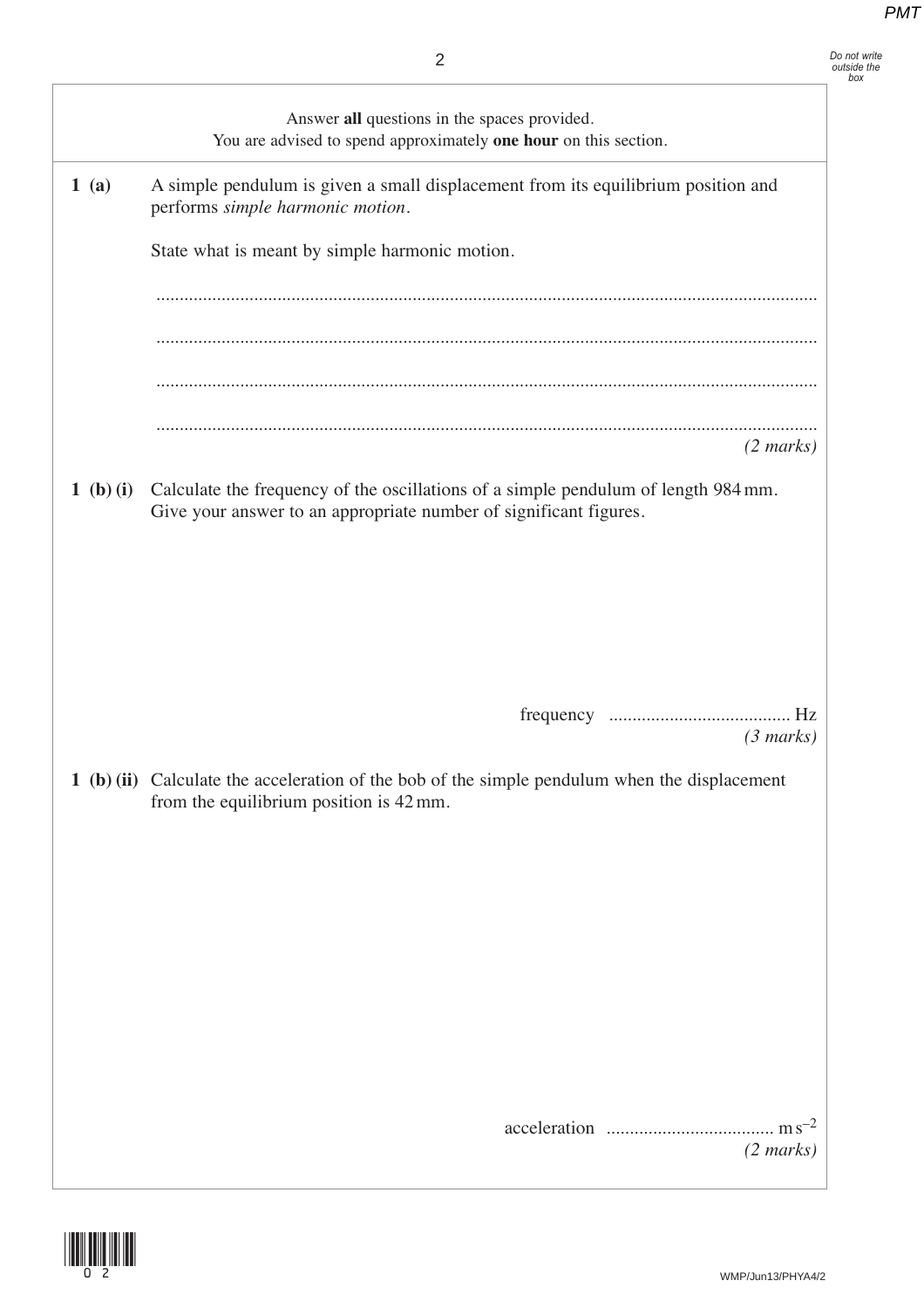10

A simple pendulum of time period 1.90 s is set up alongside another pendulum of time  $1<sub>(c)</sub>$ period 2.00 s. The pendulums are displaced in the same direction and released at the same time. Calculate the time interval until they next move in phase. Explain how you arrive at your answer.  $(3 marks)$ Turn over for the next question



Turn over ▶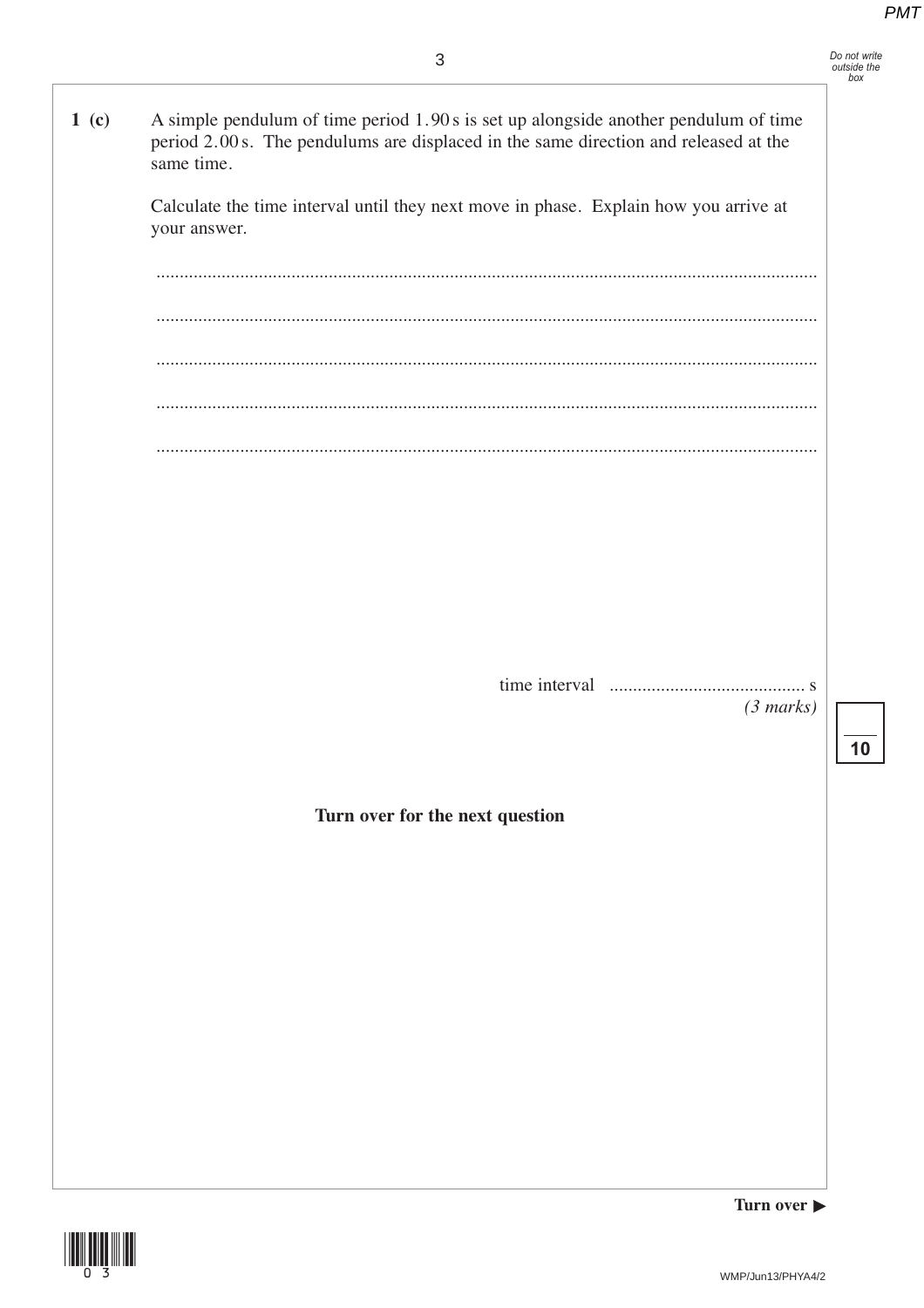**2 Figure 1** shows an arrangement to demonstrate sparks passing across an air gap between two parallel metal discs. Sparks occur when the electric field in the gap becomes large enough to equal the breakdown field strength of the air. The discs form a capacitor, which is charged at a constant rate by an electrostatic generator until the potential difference (pd) across the discs is large enough for a spark to pass. Sparks are then produced at regular time intervals whilst the generator is switched on.

4





- **2** (a) The electrostatic generator charges the discs at a constant rate of  $3.2 \times 10^{-8}$  A on a day when the minimum breakdown field strength of the air is  $2.5 \times 10^6$  V m<sup>-1</sup>. The discs have a capacitance of  $3.7 \times 10^{-12}$  F.
- **2 (a) (i)** The air gap is 12 mm wide. Calculate the minimum pd required across the discs for a spark to occur. Assume that the electric field in the air gap is uniform.

pd ......................................... V *(1 mark)*

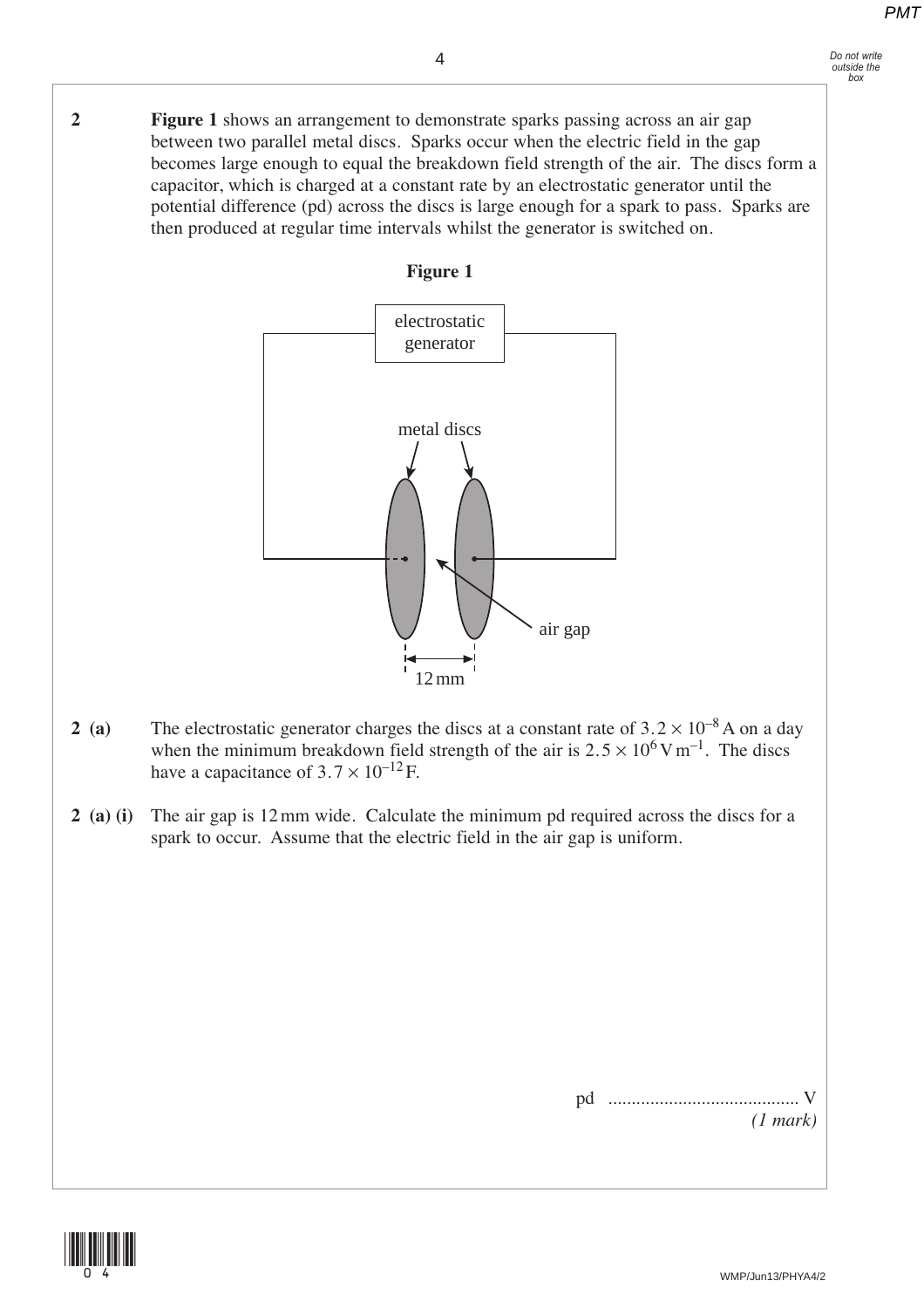|           | 2 (a) (ii) Calculate the time taken, from when the electrostatic generator is first switched on, for<br>the pd across the discs to reach the value calculated in part $(a)(i)$ . |
|-----------|----------------------------------------------------------------------------------------------------------------------------------------------------------------------------------|
|           |                                                                                                                                                                                  |
|           |                                                                                                                                                                                  |
|           |                                                                                                                                                                                  |
|           |                                                                                                                                                                                  |
|           |                                                                                                                                                                                  |
|           |                                                                                                                                                                                  |
|           |                                                                                                                                                                                  |
|           |                                                                                                                                                                                  |
|           | $(2 \text{ marks})$                                                                                                                                                              |
| 2(b)      | The discs are replaced by ones of larger area placed at the same separation, to give a<br>larger capacitance.                                                                    |
|           | State and explain what effect this increased capacitance will have on:                                                                                                           |
| 2 (b) (i) | the time between consecutive discharges,                                                                                                                                         |
|           |                                                                                                                                                                                  |
|           |                                                                                                                                                                                  |
|           |                                                                                                                                                                                  |
|           |                                                                                                                                                                                  |
|           |                                                                                                                                                                                  |
|           | $(2 \text{ marks})$                                                                                                                                                              |
|           | 2 (b) (ii) the brightness of each spark.                                                                                                                                         |
|           |                                                                                                                                                                                  |
|           |                                                                                                                                                                                  |
|           |                                                                                                                                                                                  |
|           |                                                                                                                                                                                  |
|           |                                                                                                                                                                                  |
|           | $(2 \text{ marks})$                                                                                                                                                              |

 $\overline{7}$ 

I



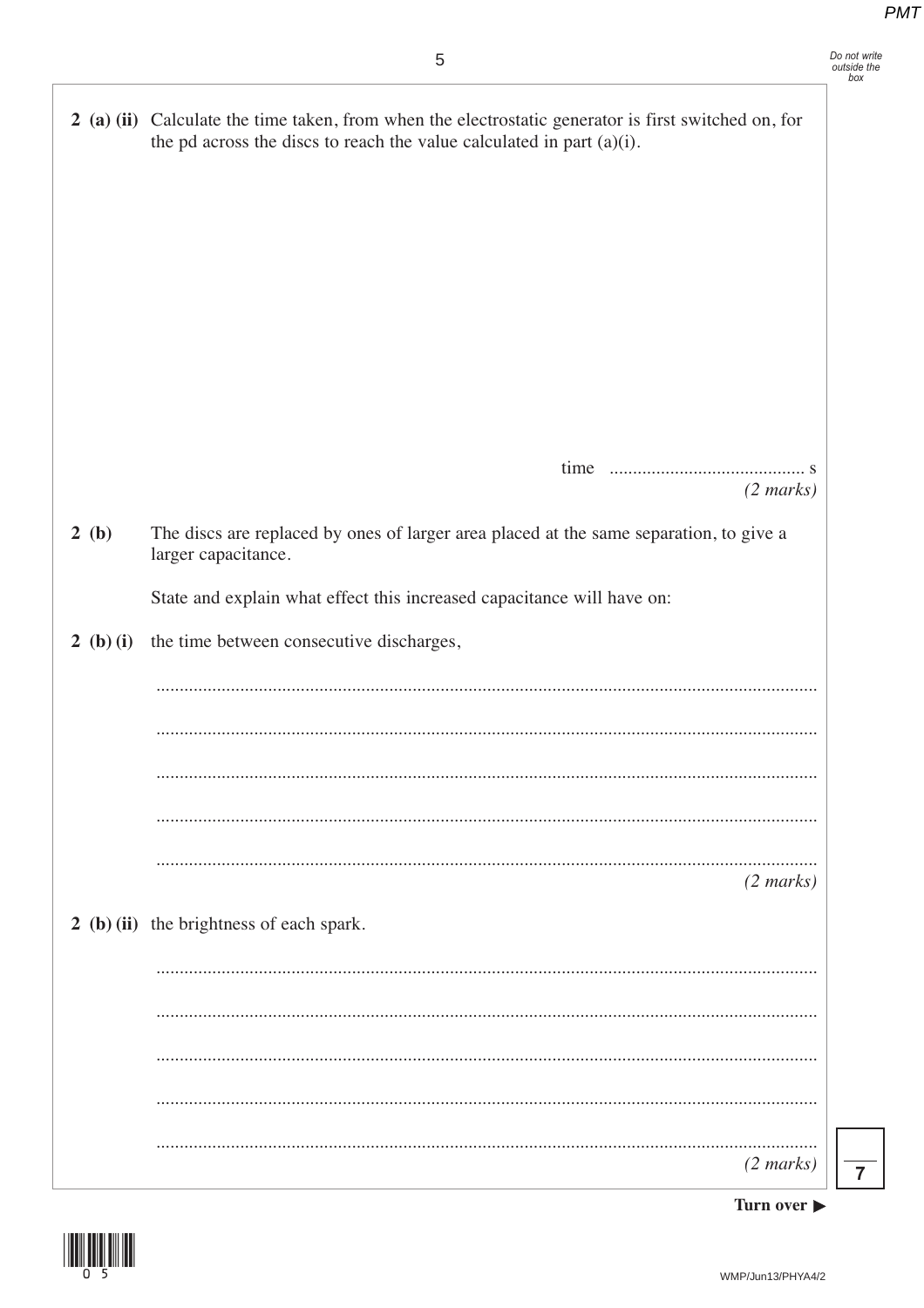**3 (a) (i)** State **two** situations in which a charged particle will experience no magnetic force when placed in a magnetic field. first situation ........................................................................................................................

.............................................................................................................................................. .............................................................................................................................................. second situation ................................................................................................................... .............................................................................................................................................. .............................................................................................................................................. *(2 marks)*

 **3 (a) (ii)** A charged particle moves in a circular path when travelling perpendicular to a uniform magnetic field. By considering the force acting on the charged particle, show that the radius of the path is proportional to the momentum of the particle.

*(2 marks)*

 **3 (b)** In a cyclotron designed to produce high energy protons, the protons pass repeatedly between two hollow D-shaped containers called 'dees'. The protons are acted on by a uniform magnetic field over the whole area of the dees. Each proton therefore moves in a semi-circular path at constant speed when inside a dee. Every time a proton crosses the gap between the dees it is accelerated by an alternating electric field applied between the dees. **Figure 2** shows a plan view of this arrangement.



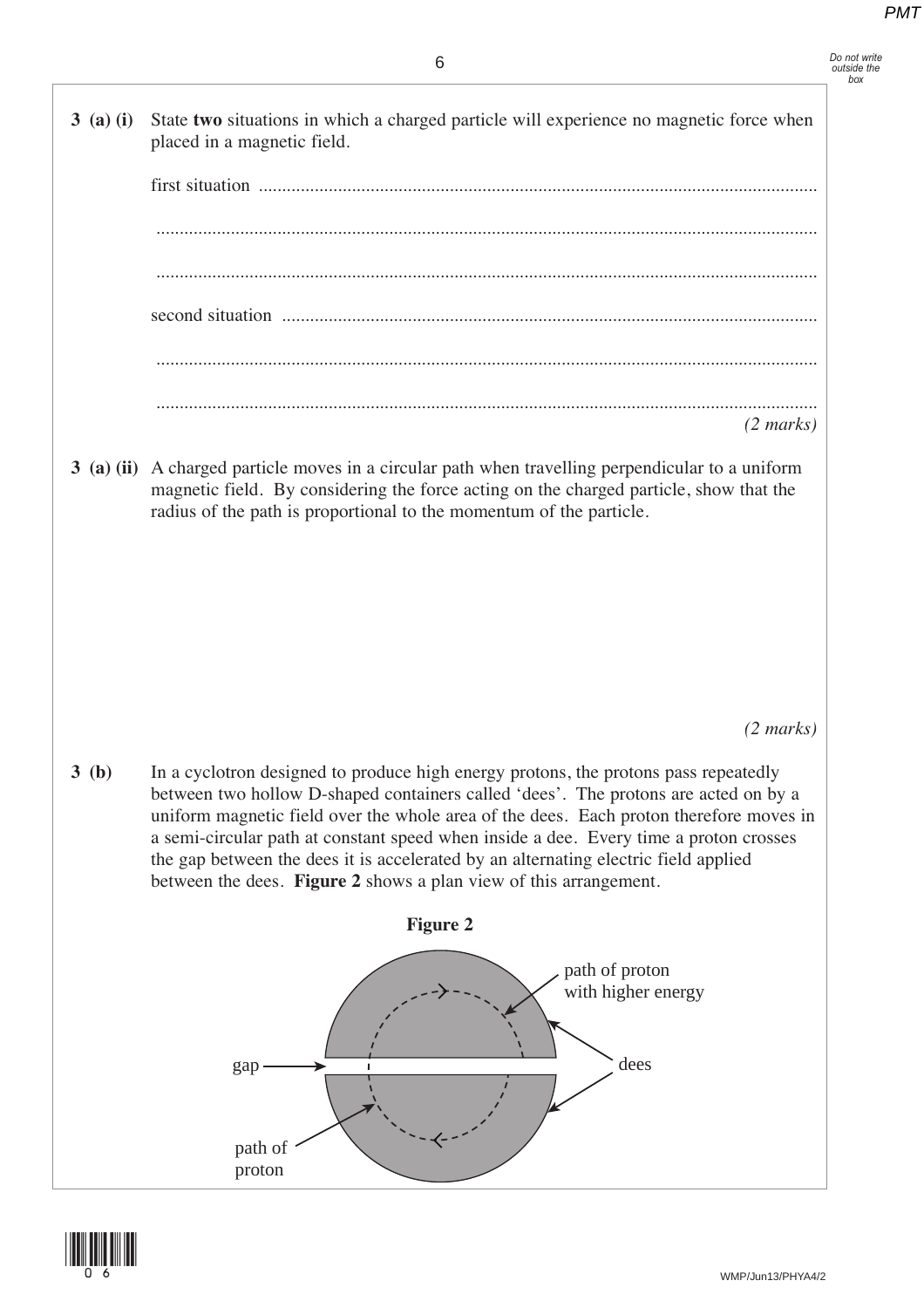| Do not write |  |
|--------------|--|
| outside the  |  |
| box          |  |

| 3 (b) (i) | State the direction in which the magnetic field should be applied in order for the protons<br>to travel along the semicircular paths inside each of the dees as shown in Figure 2.                                   |
|-----------|----------------------------------------------------------------------------------------------------------------------------------------------------------------------------------------------------------------------|
|           | (1 mark)                                                                                                                                                                                                             |
|           | 3 (b) (ii) In a particular cyclotron the flux density of the uniform magnetic field is 0.48 T.<br>Calculate the speed of a proton when the radius of its path inside the dee is 190 mm.                              |
|           |                                                                                                                                                                                                                      |
|           |                                                                                                                                                                                                                      |
|           | $(2 \text{ marks})$                                                                                                                                                                                                  |
|           | 3 (b) (iii) Calculate the time taken for this proton to travel at constant speed in a semicircular path<br>of radius 190 mm inside the dee.                                                                          |
|           |                                                                                                                                                                                                                      |
|           |                                                                                                                                                                                                                      |
|           |                                                                                                                                                                                                                      |
|           | $(2 \text{ marks})$                                                                                                                                                                                                  |
|           | 3 (b) (iv) As the protons gain energy, the radius of the path they follow increases steadily, as<br>shown in Figure 2. Show that your answer to part (b)(iii) does not depend on the radius<br>of the proton's path. |
|           |                                                                                                                                                                                                                      |
|           |                                                                                                                                                                                                                      |
|           |                                                                                                                                                                                                                      |
|           |                                                                                                                                                                                                                      |
|           |                                                                                                                                                                                                                      |
|           | $(2 \text{ marks})$                                                                                                                                                                                                  |
|           |                                                                                                                                                                                                                      |

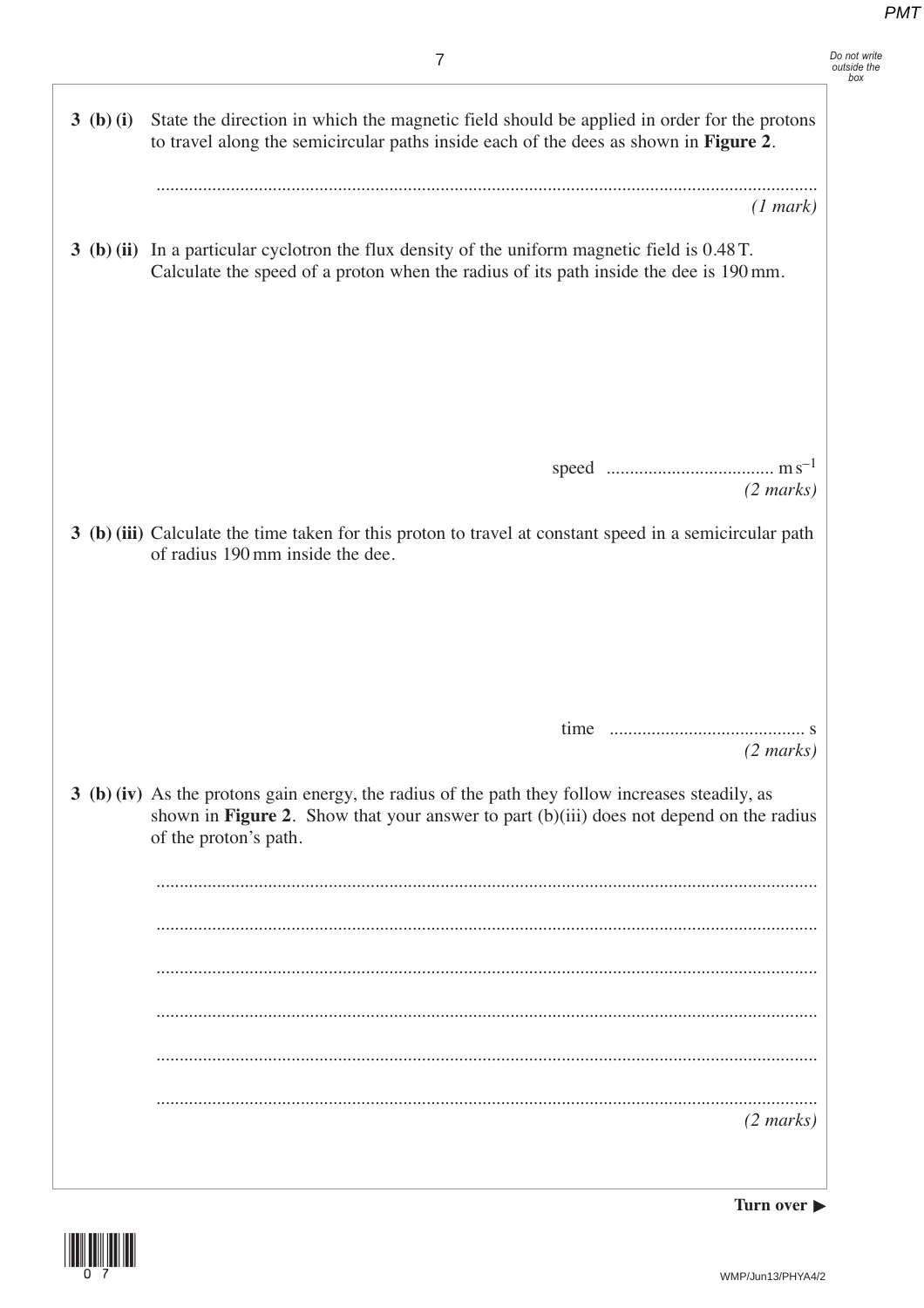**14**

by the cyclotron if the outer radius of the dees is 470 mm. maximum kinetic energy .................................... MeV *(3 marks)*  **4** Gravitational fields and electric fields have many features in common but also have several differences. For both radial and uniform gravitational and electric fields, compare and contrast their common features and their differences. In your answer you should consider: the force acting between particles or charges • gravitational field strength and electric field strength • gravitational potential and electric potential. The quality of your written communication will be assessed in your answer. .............................................................................................................................................. .............................................................................................................................................. .............................................................................................................................................. .............................................................................................................................................. .............................................................................................................................................. ..............................................................................................................................................



**3 (c)** The protons leave the cyclotron when the radius of their path is equal to the outer radius

of the dees. Calculate the maximum kinetic energy, in MeV, of the protons accelerated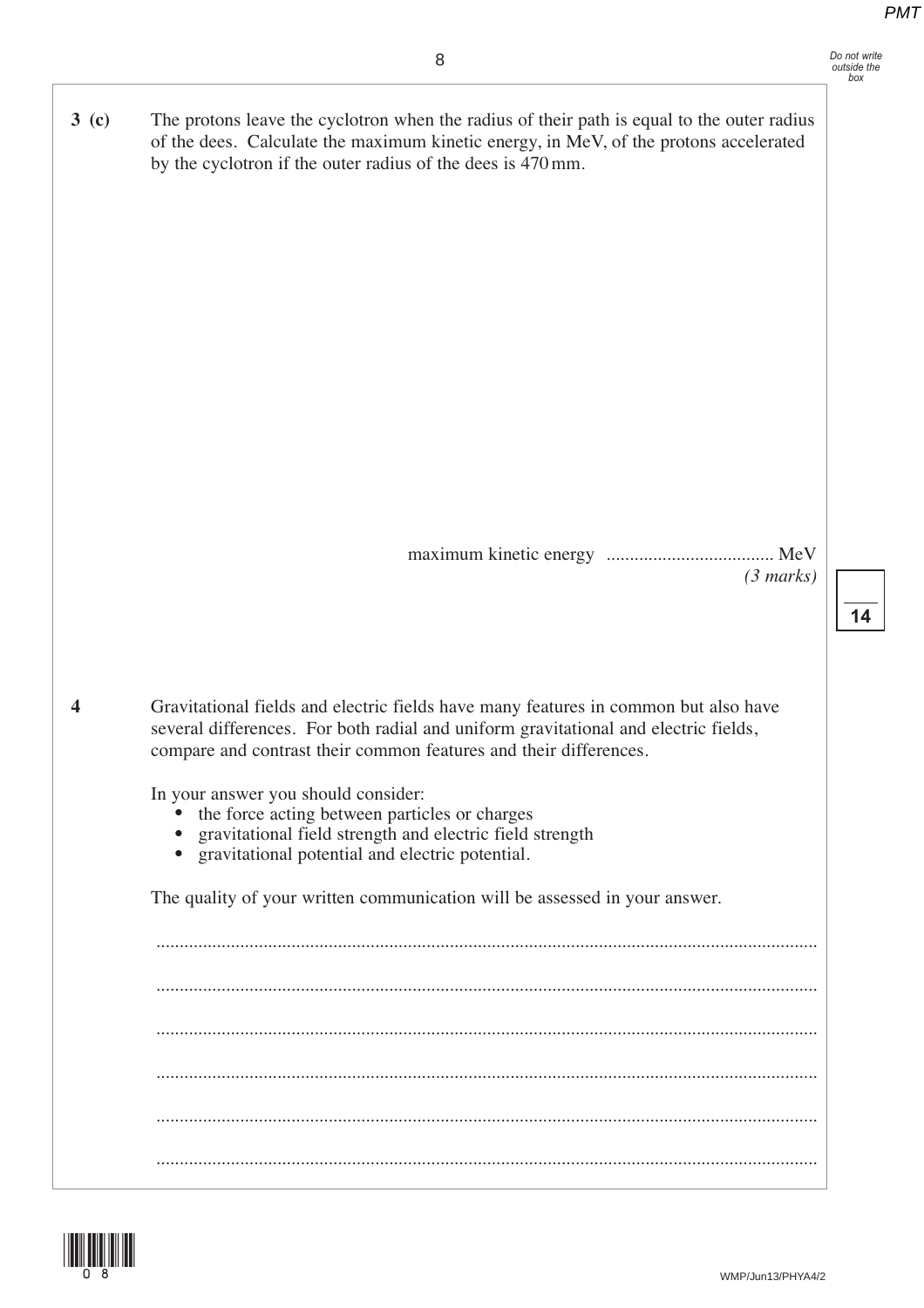# Do not write<br>outside the<br>box

| $(6 \text{ marks})$ |
|---------------------|
|                     |
|                     |



 $\overline{\mathbf{6}}$ 

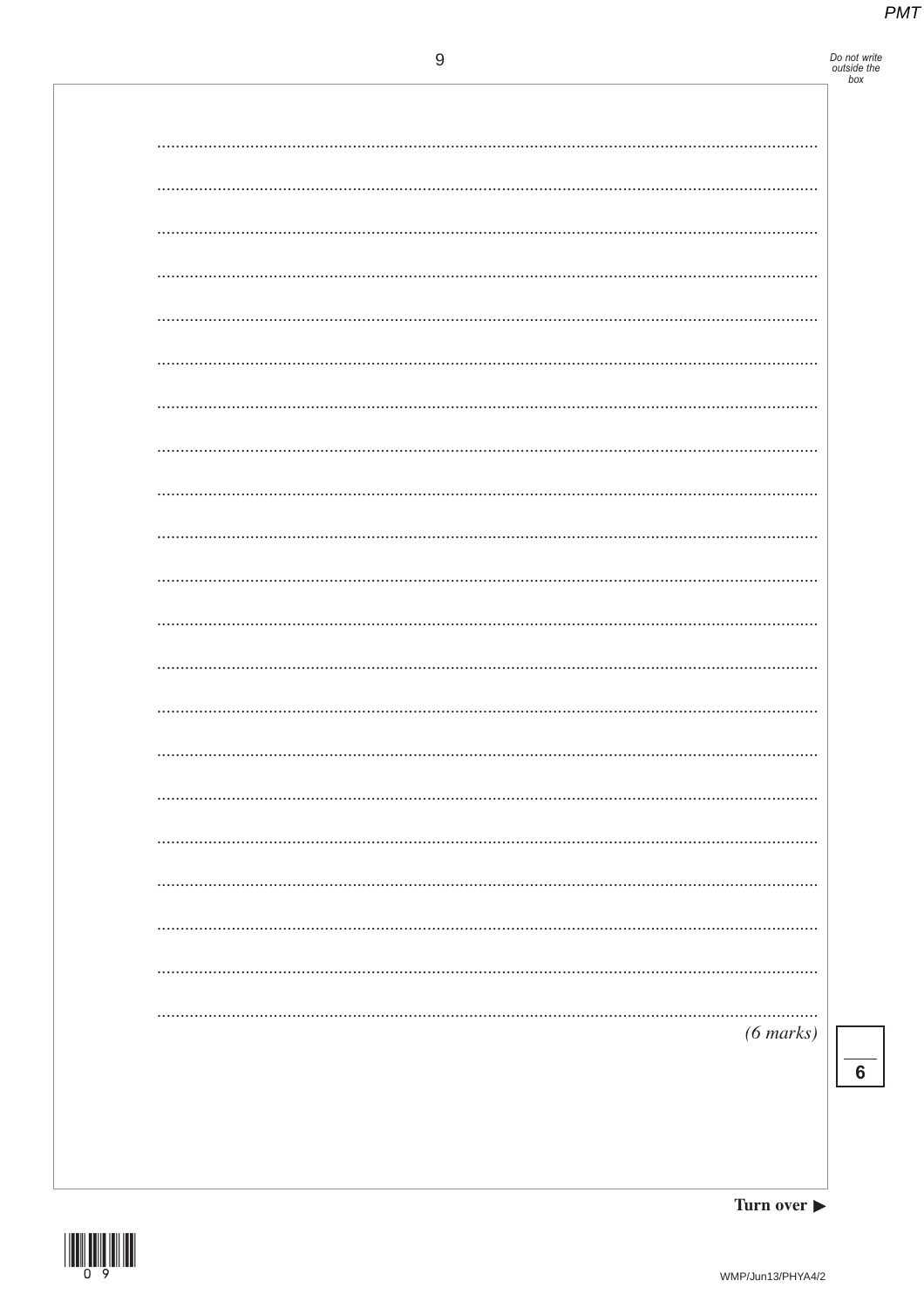*Do not write outside the box*

 **5** A rectangular coil is rotating anticlockwise at constant angular speed with its axle at right angles to a uniform magnetic field. **Figure 3** shows an end-on view of the coil at a particular instant. **Figure 3** axle rotation  $\overline{\nu}$ uniform magnetic  $\rightarrow$ 30° field coil  **5 (a)** At the instant shown in **Figure 3**, the angle between the normal to the plane of the coil and the direction of the magnetic field is 30º.  **5 (a) (i)** State the minimum angle, in degrees, through which the coil must rotate from its position in **Figure 3** for the emf to reach its maximum value. angle ................................. degrees *(1 mark)*  **5 (a) (ii)** Calculate the minimum angle, in radians, through which the coil must rotate from its position in **Figure 3** for the flux linkage to reach its maximum value. angle ................................. radians *(2 marks)*  **5 (b) Figure 4** shows how, starting in a different position, the flux linkage through the coil varies with time.  **5 (b) (i)** What physical quantity is represented by the gradient of the graph shown in **Figure 4**? .............................................................................................................................................. *(1 mark)*  **5 (b) (ii)** Calculate the number of revolutions per minute made by the coil.

> revolutions per minute .............................................. *(2 marks)*

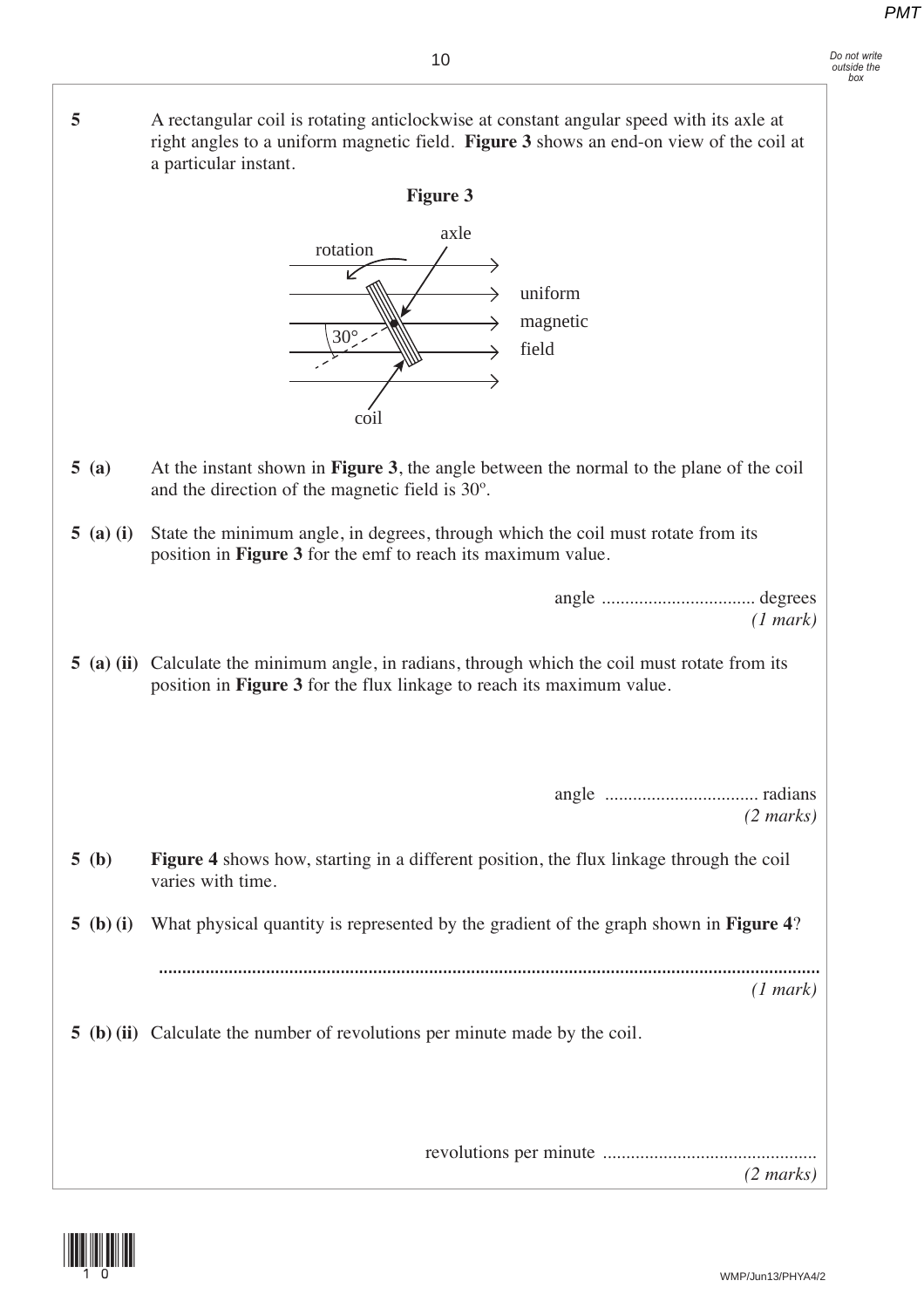*Do not write outside the box*